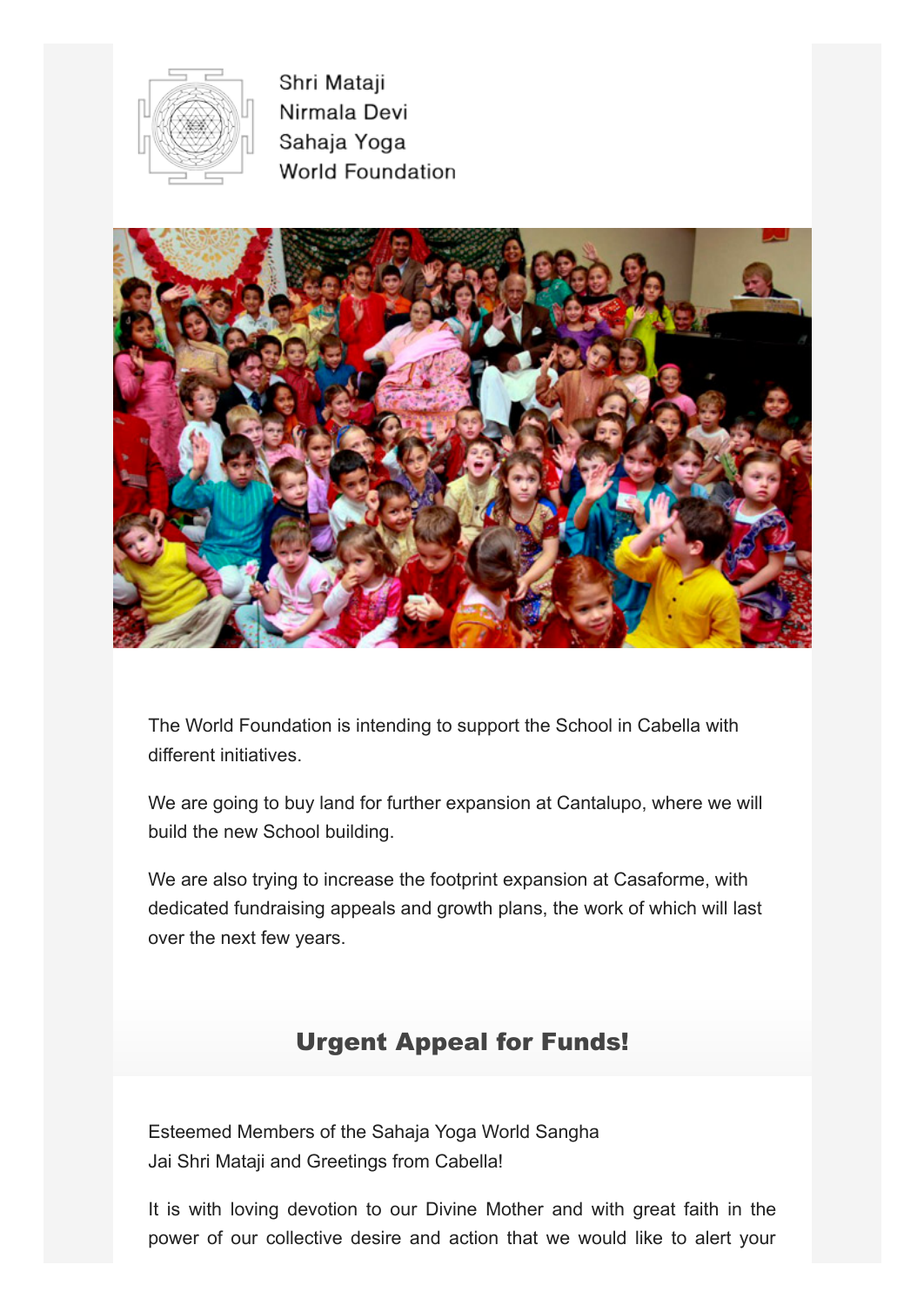pure attention to a unique opportunity that the Paramchaitanya has presented to the Cabella International Sahaja School (CISS).

Many of you know the location of the current school building, Casa Forme, which Shri Mataji Herself had chosen and bought in 2009. You may be aware that the land use for the children is very limited, that the access road to the school building goes via a neighbour's property and that this neighbour is a constant source of trouble and aggression.

**It so happens that now – due to legal/financial problems of the owner this building and the adjoining land are going to be publicly auctioned on June 15th.**



After evaluations and discussions with stakeholders of the CISS and the SMND World Foundation, it is commonly felt that this is a golden opportunity, which must not be missed and that the purchase of this property and in particular the adjoining land would be a long-desired solution to many restrictions that the school has been facing.

The World Foundation has already committed itself to build a new and larger school on soon to be fully acquired land near Cantalupo. This would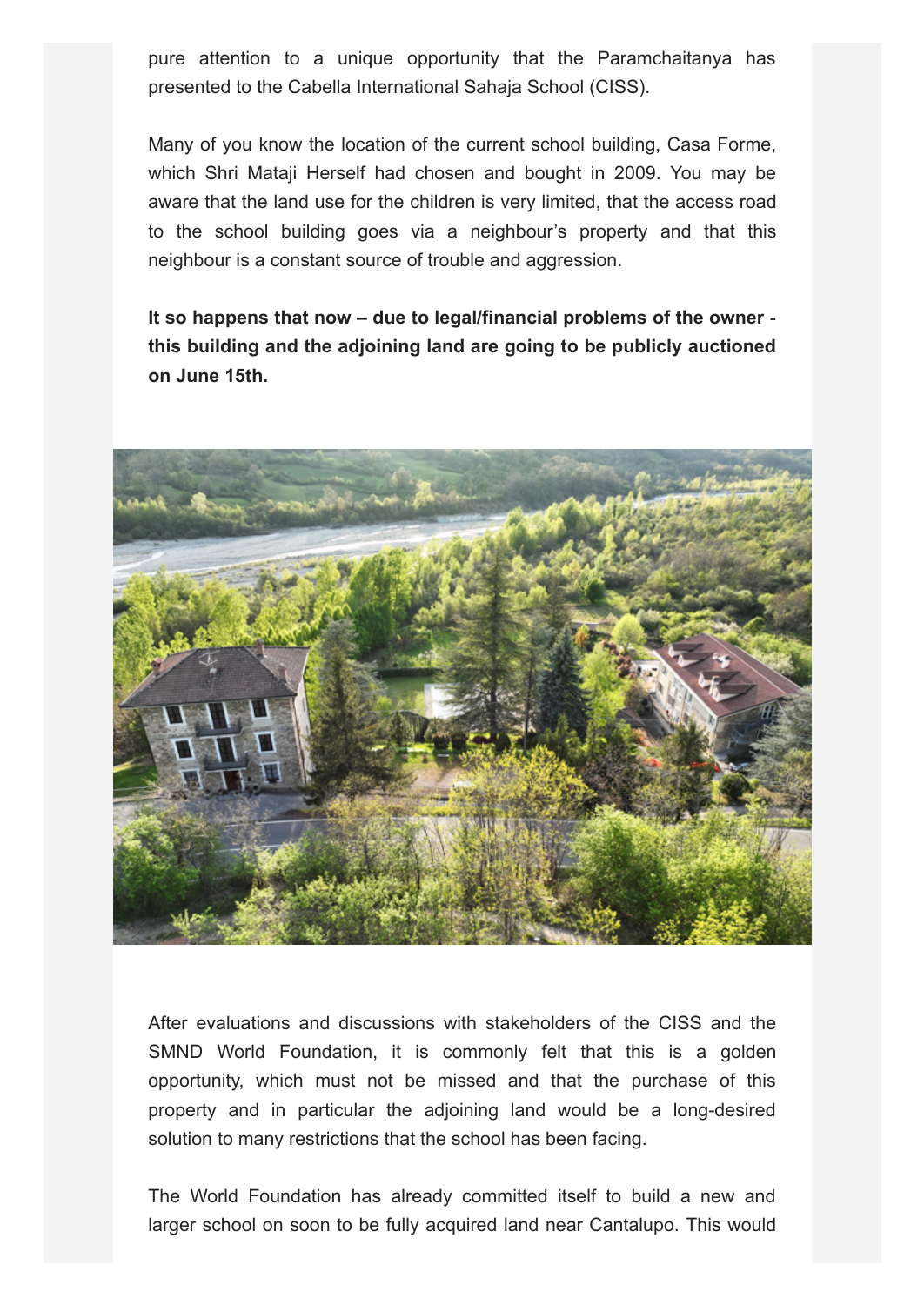be an extension of CISS. Hence, funds are now very limited. In order to purchase the property and land adjacent to Casa Forme, a collaborative approach has presented itself, whereby the upper two floors would be bought privately by a Sahaja Yogi family, while the WF would take over the rest of the building and all attached land. The acquisition of the land is a mandatory step to acquiring full boarding school recognition for CISS. This solution would finally provide our children with a sufficient playground

area and increased boarding space and the access road issue would also be resolved.

All CISS staff and the children are aware of this golden opportunity and they would be overjoyed if it all worked out in our favour.

Dearest brothers and sisters, we feel that this is one of these moments, where we can prove to Shri Mataji and to ourselves, that nothing can withstand our joint commitment to our children and their Sahaj education.

Therefore - On behalf of all present and future children here at the Cabella International Sahaja School - we heartily ask for your urgent support and for your generous contributions and donations.

## **THE TARGET FOR APPEAL IS EUROS 200,000 Any surplus funds will be reserved for CISS**

Please use the link below to see options of how to make your donations: It is very important to use the reference "**Urgent appeal Cabella School**".

**[legacy.shrimatajifoundation.org](https://legacy.shrimatajifoundation.org/)**

Though time is short, we know that we can achieve it, when we work together, united in desire and action.

With sincere gratitude and appreciation, Directors of the Board of the Shri Mataji Nirmala Devi World Foundation